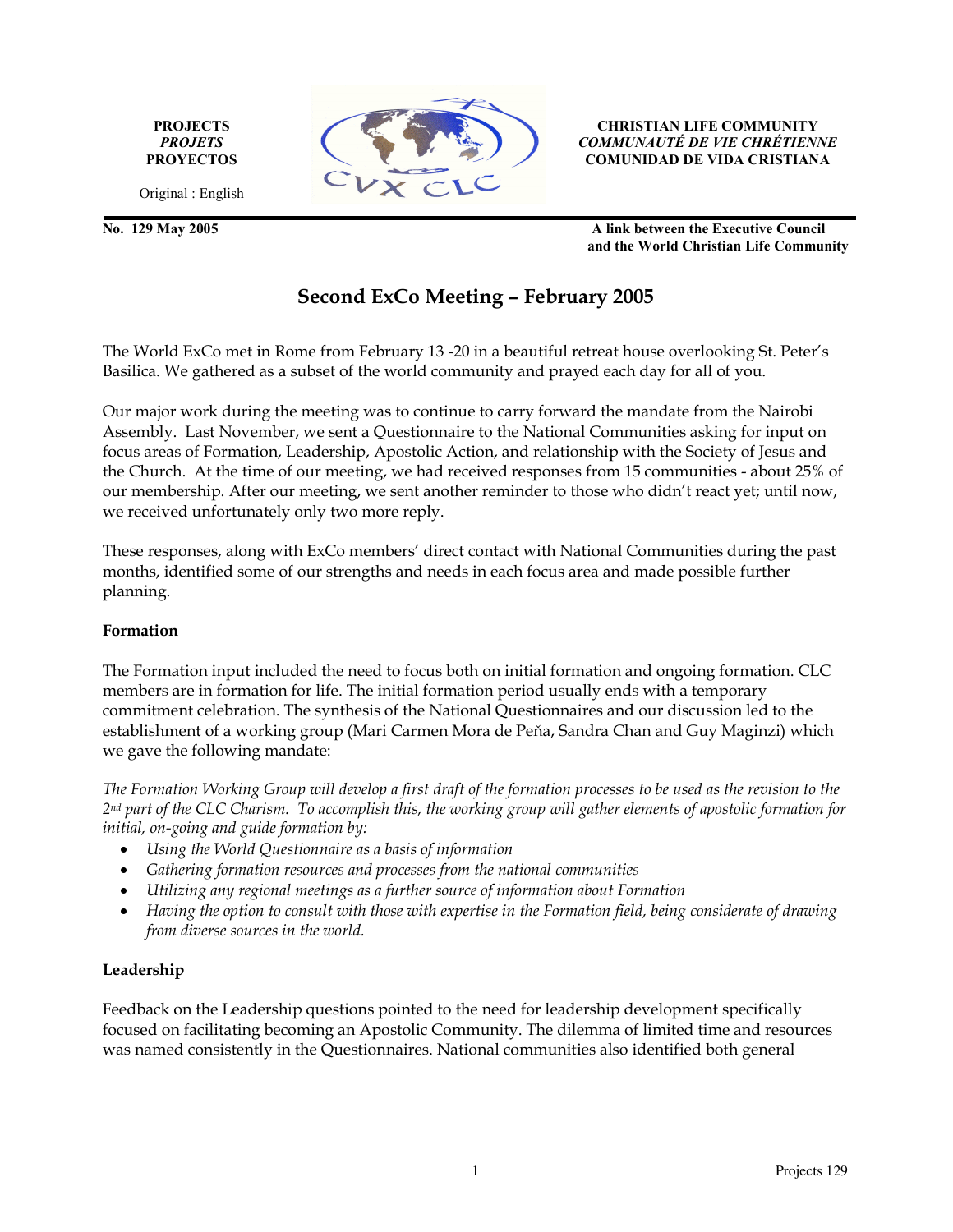leadership skills and the need for leadership to be deeply rooted in Ignatian Spirituality and focused on Apostolic Community.

Our discussion on this input led to a mandate for the Leadership Working Group (Levi Matseshe, Rita El Ramy, and Lois Campbell) to develop an International Formation Course on Leadership. The course would be designed to prepare participants to train and work with leadership in their own region. The Working Group will use input from the National Communities, from regional gatherings and from existing leadership programs in their work. Projects 130 will be developed by the working group with more information on this process.

#### Apostolic Initiatives

Feedback on Apostolic Initiatives identified a lot personal involvement in apostolic initiatives and a growing number of communities who are discerning, sending, supporting, and evaluating apostolic action. There were some national experiences of common mission identified and some indications that we are growing in this area. Communities reported significant involvement in migration, youth, in interreligious dialogue, human rights issues, but also in some regions, a strong participation in the local church. Communities also asked for more support, sharing of stories and information on Apostolic Action.

The Apostolic Initiatives Working Group (Chris Micallef, Daniela Frank and Leah Michaud) will develop a list of frequently asked questions concerning apostolic undertakings, giving some framework on the planning of our initiatives and our actions to be published in Progressio. They will also organize and publish apostolic experiences and support networking with NGOs etc. that might be resources to communities. For this, the network of NGO contact persons, collaborating with the NGO working groups in Geneva and New York, could be a useful instrument.

## SJ/CLC Relationship

Our discussion of the SJ/CLC Collaboration included the input from the National Communities and responses to Fr. Kolvenbach from 142 Jesuits on the role of the EA, collected in preparation for the Nairobi Assembly. Fr. Alberto Brito, vice-EA, is developing a summary of those responses. The next step for this Working Group (Alberto Brito, SJ and José Reyes) is to draft a preliminary document on the Role of the Ecclesiastical Assistant. You will receive this draft during the last quarter of 2005, asking for your input to it.

A second document on CLC and the Church, including the relationship with the Society of Jesus will be drafted, taking into account expectations, possible (new) ways of cooperation etc.

Resource materials for both documents will include the Jesuit respondents to Fr Kolvenbach's survey, the Nairobi Recommendations, existing manuals on EAs (e.g. from Spain) and the reports of the EA meetings which have taken place since 2004.

Fr. Peter-Hans Kolvenbach SJ, Ecclesiastical Assistant of CLC and Superior General of the Society of Jesus, joined us for a morning and shared in rich discussion on CLC and the Society of Jesus and the other topics mentioned before. Again, he expressed his strong commitment to CLC, challenging us in a very supportive way to further develop our specific charism, also in our relationship with the Jesuits. He also invited us to celebrate together with the Society of Jesus the forthcoming Ignatian Jubilee year 2006, commemorating St. Ignatius, St. Francis Xavier, and Blessed Peter Faber. For us, this could also be an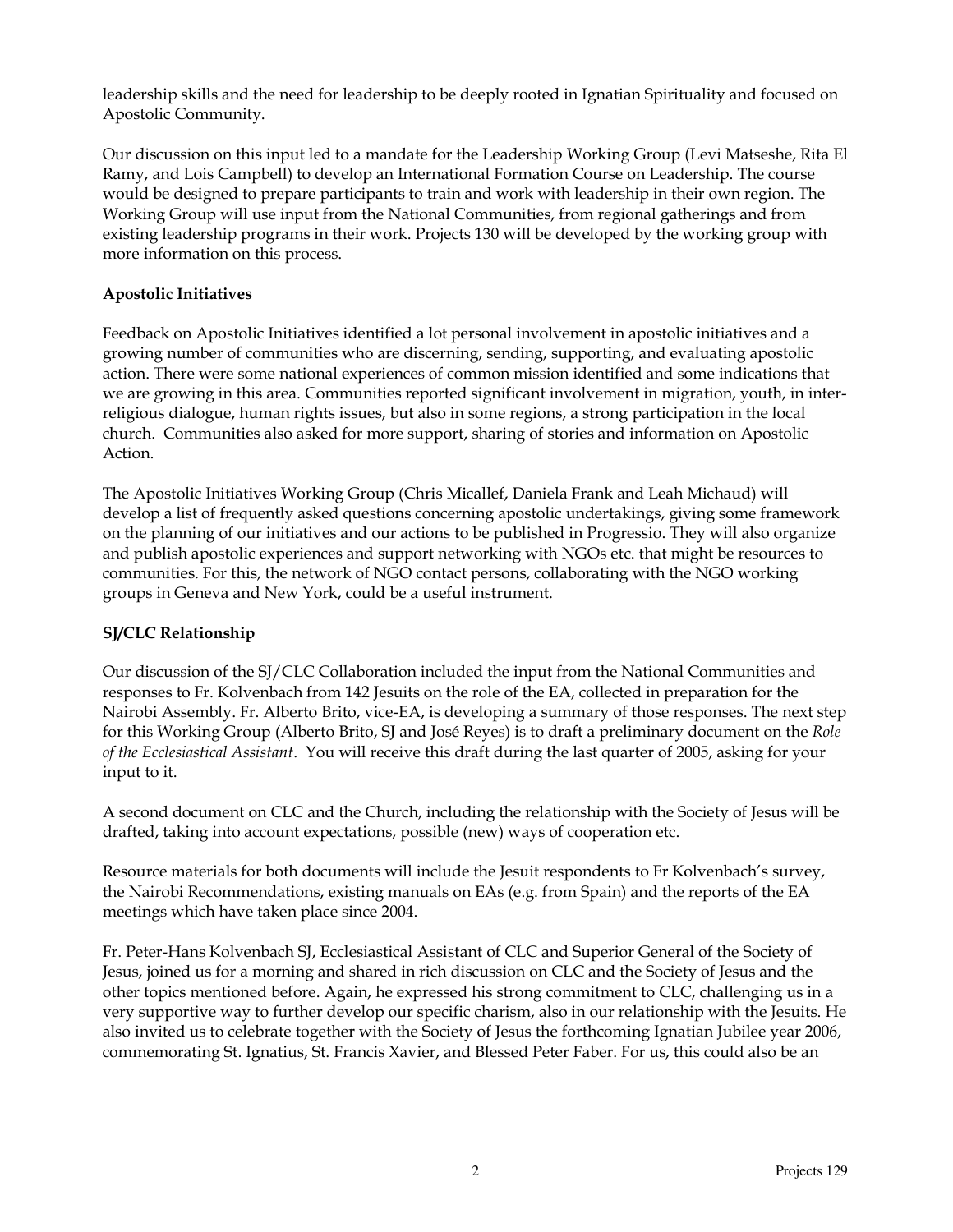excellent opportunity to reflect our Ignatian roots, leading us to the 40<sup>th</sup> anniversary of the approving of the General Principles in 2007.

## Regional initiatives

Another focus of our reflections was collaboration on regional levels. The ExCo took the initiative to plan regional meetings in Africa and Asia.

- Three representatives from each National Community in Africa will meet October 9 14, 2005, in Johannesburg, South Africa. Together with Levi Matseshe, Guy Maginzi and Alberto Brito SJ, as ExCo representatives, they have chosen a focus on formation and developing a regional structure.
- It is proposed that Asian National Communities will come together April 19 23, 2006. The meeting agenda will be developed by the region, in collaboration with the ExCo (Sandra Chan, Leah Michaud and Alberto Brito SJ).
- North America will meet in Chicago, Illinois, USA on October 7-9, 2005. Their focus is also on formation. As well, they will explore how CLC North America can support the issue of water and the right to clean water that has been identified by the United Nations NGO Working Group in New York.
- During our meeting, we again had an opportunity to share with the Euroteam. A meeting of the Eurolinks (link persons from each of the national communities) is foreseen for midst October 2005 in Germany.
- From Latin America, we heard with joy about the MAGIS formation programme, which had brought together about 60 CLC members from 12 different countries. The last intensive course took place on Quito, Ecuador, with the participation of three ExCo members, Mari Carmen Mora de Peňa, José Reyes and Alberto Brito SJ. The current two years programme finishes in 2005, and the ExCo joins deliberations whether and in which form this formation course could be offered again. Also other forms of closer collaboration among the Latin American communities will be considered.

Please keep the preparation for all of these meetings in your prayers.

## Administrative and financial issues

As part of our duties as World ExCo, we had to discuss and approve the Financial Statements of 2004 and the new budget for 2005. These documents are sent separately to the National ExCos. Nevertheless, as all members are called to share responsibility for the world community, we would like to inform you that the financial situation of the world community is more than critical. For 2004, we suffered a deficit of nearly EUR 10,000.00, primarily because of the fact that some communities haven't paid their dues – a few even for a number of years. In 2004, the dues collected covered only 53% of the operational budget of the world community. In fact, we have no reserves left to compensate further losses in the future. Please, let's collaborate closely to sustain our world community! Please send your national dues in time – and don't forget: additional donations are not only most welcome, but urgently needed to allow us to carry out the recommendations from the Nairobi Assembly.

## Final reflections

At the first Sunday of our meeting, we had the chance to pray the Angelus at St. Peter's Square with Pope John Paul II, who had recently returned from hospital. On April 2, our Lord called him to return to HIS joy and peace! As a world community, we thank God for him, his life, his deeply committed service rooted in a deep personal spirituality, his closeness to all peoples, his open heart for and convinced of